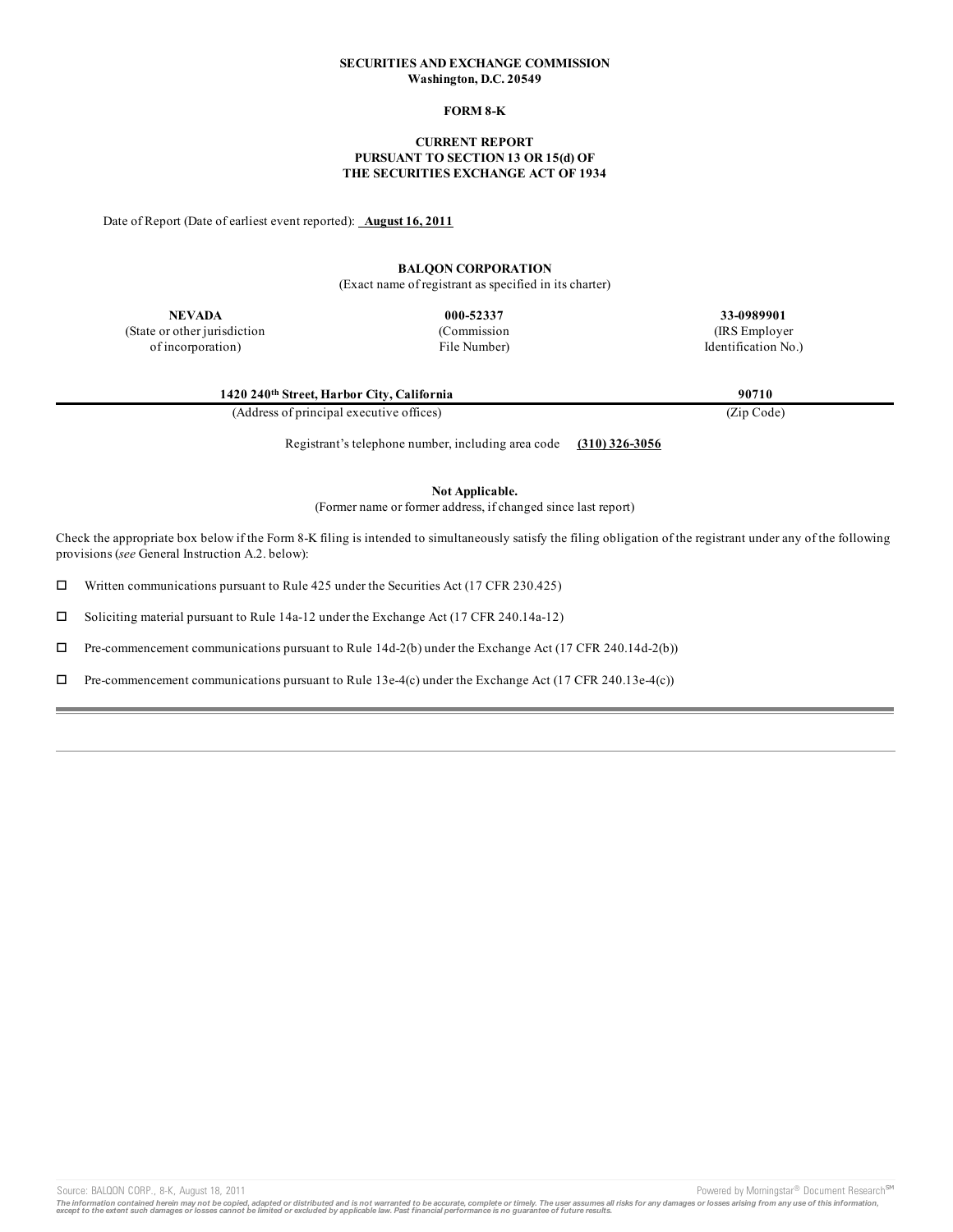#### **ITEM 5.02. DEPARTURE OF DIRECTORS OR CERTAIN OFFICERS; ELECTION OF DIRECTORS; APPOINTMENT OF CERTAIN OFFICERS; COMPENSATORY ARRANGEMENTS OF CERTAIN OFFICERS.**

On August 16, 2011, the size of the Board of Directors (the "Board") of Balqon Corporation (the "Company") was increased from three to four, and Erik Rolland, Ph.D. was appointed as a member of the Board. Dr. Rolland was appointed as a Class III director to serve until the Company's 2012 annual meeting of stockholders and was also appointed to the Board's Audit Committee, Compensation Committee and Nominating and Corporate Governance Committee. The Board has determined that Dr. Rolland is "independent" under the current standards for determining "independence" established by the Securities and Exchange Commission and the NASDAQ Market Place Rules.

On August 16, 2011, the Company entered into an Indemnification Agreement with Dr. Rolland in connection with his appointment as a member of the Board. Under the Indemnification Agreement, the Company has agreed to indemnify Dr. Rolland to the fullest extent permitted by the Nevada Law and, in certain circumstances, to pay expenses including attorneys' fees, judgments, fines and settlement amounts incurred by each such director in any action or proceeding brought or asserted against him in his capacity as a member of the Board.

In connection with his appointment to the Board, the Company issued 25,000 shares of its common stock to Dr. Rolland under the Company's 2008 Stock Incentive Plan. The Company also agreed to pay Dr. Rolland \$3,000 per quarter as compensation for his services to the Company as a member of the Board.

## **ITEM 9.01. FINANCIAL STATEMENTS AND EXHIBITS**

(d) Exhibits

| Exhibit No. |                 | Description                           |  |
|-------------|-----------------|---------------------------------------|--|
| 10.1        |                 | Form of Indemnification Agreement (1) |  |
| $(*)$       | Filed herewith. |                                       |  |

(1) Filed as an exhibit to the Balqon Corporation's current report on Form 8-K filed with the Securities and Exchange Commission on October 30, 2008.

Source: BALQON CORP., 8-K, August 18, 2011 **Powered by Morningstar® Document Research** in Powered by Morningstar® Document Research in

The information contained herein may not be copied, adapted or distributed and is not warranted to be accurate, complete or timely. The user assumes all risks for any damages or losses arising from any use of this informat